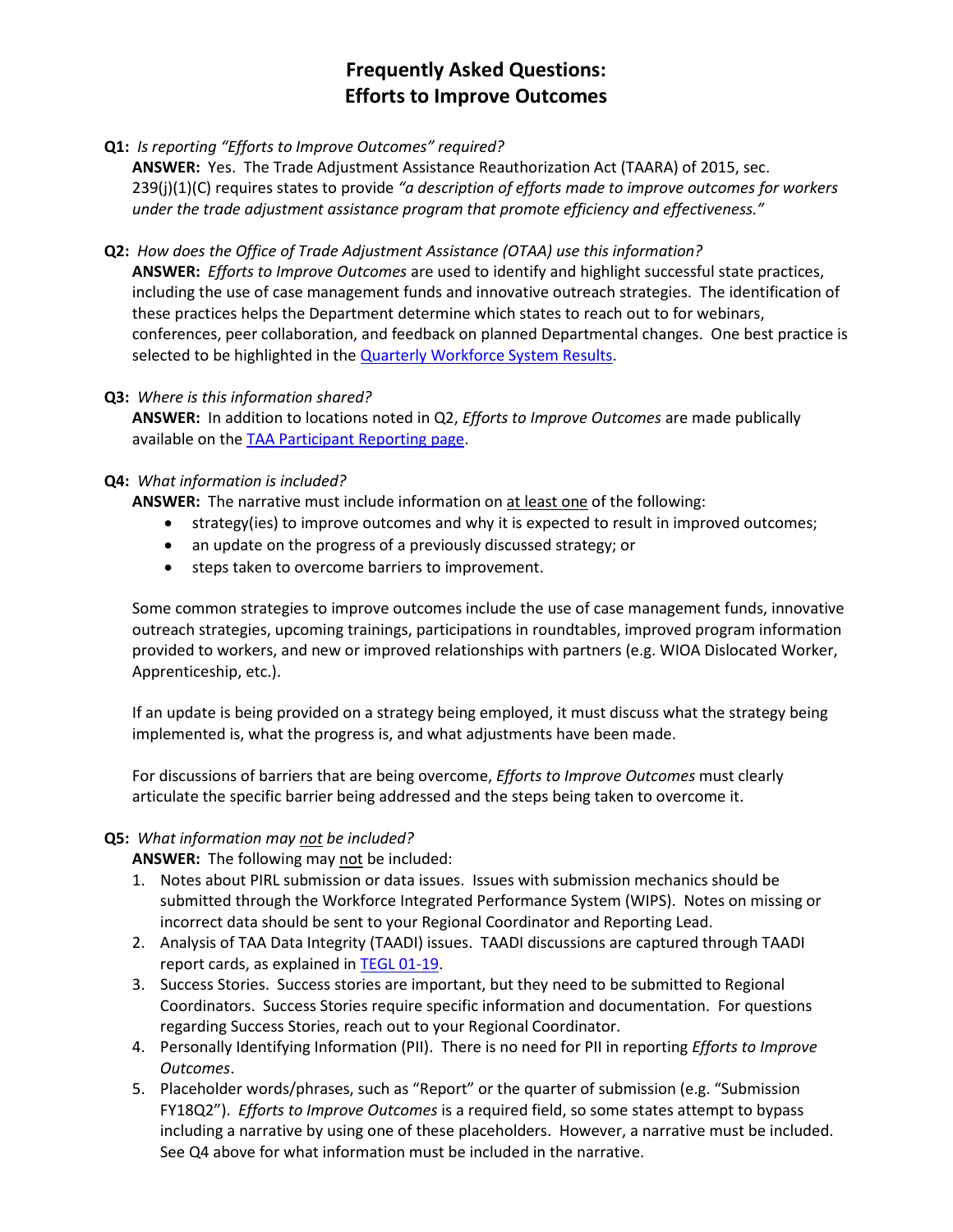## **Frequently Asked Questions: Efforts to Improve Outcomes**

**Q6:** *What are good examples of "Efforts to Improve Outcomes" responses?* **ANSWER:** See below.

### **Example #1:**

The state of has increased its staff of Trade Navigators that are tasked with conducting TAA Program outreach to the public, local companies, and training providers. This focused effort with key business and community stakeholders has led to the development of better coordinated training strategies that are customized to support employer engagement with TAA. This has led to increases in on-the-job training opportunities, and associated training plans for TAA workers tailored to meet local labor needs. This strategy has also had a significant impact in increasing the number of TAA petitions filed on behalf of worker groups, which will increase the potential for serving more TAA eligible workers within the state.

### **Example #2:**

The state of has conducted annual monitoring of TAA files in local areas to improve quality assurance and compliance. They implemented a new program management system to ensure all requirements for the TAA Program are met, with TAA files being reviewed across the state. They have also initiated multiple staff training meetings to help with sharing of best practices and proper and effective coordination with TAA, TRA, Rapid Response and the Labor Council teams to ensure early petition filing when layoffs occur in order to improve participant outcomes.

#### **Example #3:**

As part of its efforts to educate workers, companies, and other stakeholders about the TAA Program, the state of \_\_\_\_\_\_ has developed 13 outreach videos. With a two to three-minute length, and a highly visual format, these professionally-produced videos have been posted to YouTube, and provide quick reference to key program information. Video topics include individual and group eligibility processes, and specific benefits and services. The TAA "overview" video is available in four languages to ensure that the program is reaching as wide an audience as possible. These videos may be found at:

<https://www.youtube.com/playlist?list=PLGapH16HpIgYUKWf8amnVujDGQWWG1mvN>

#### **Example #4:**

launched a new online system known as the "TAA Eligibility Table" that makes it easier to track TAA company separation lists for TAA-certified workers. The system streamlines process by utilizing a single-point, on demand access for TAA-eligible worker documentation to better coordinate efforts for Business Services and the TAA Program. The electronic tracking by categories for workers allows staff at the state level to tailor communications, provide follow-up services, and increases participation of eligible worker groups. This will yield meaningful results in serving the most workers with the greatest efficiency.